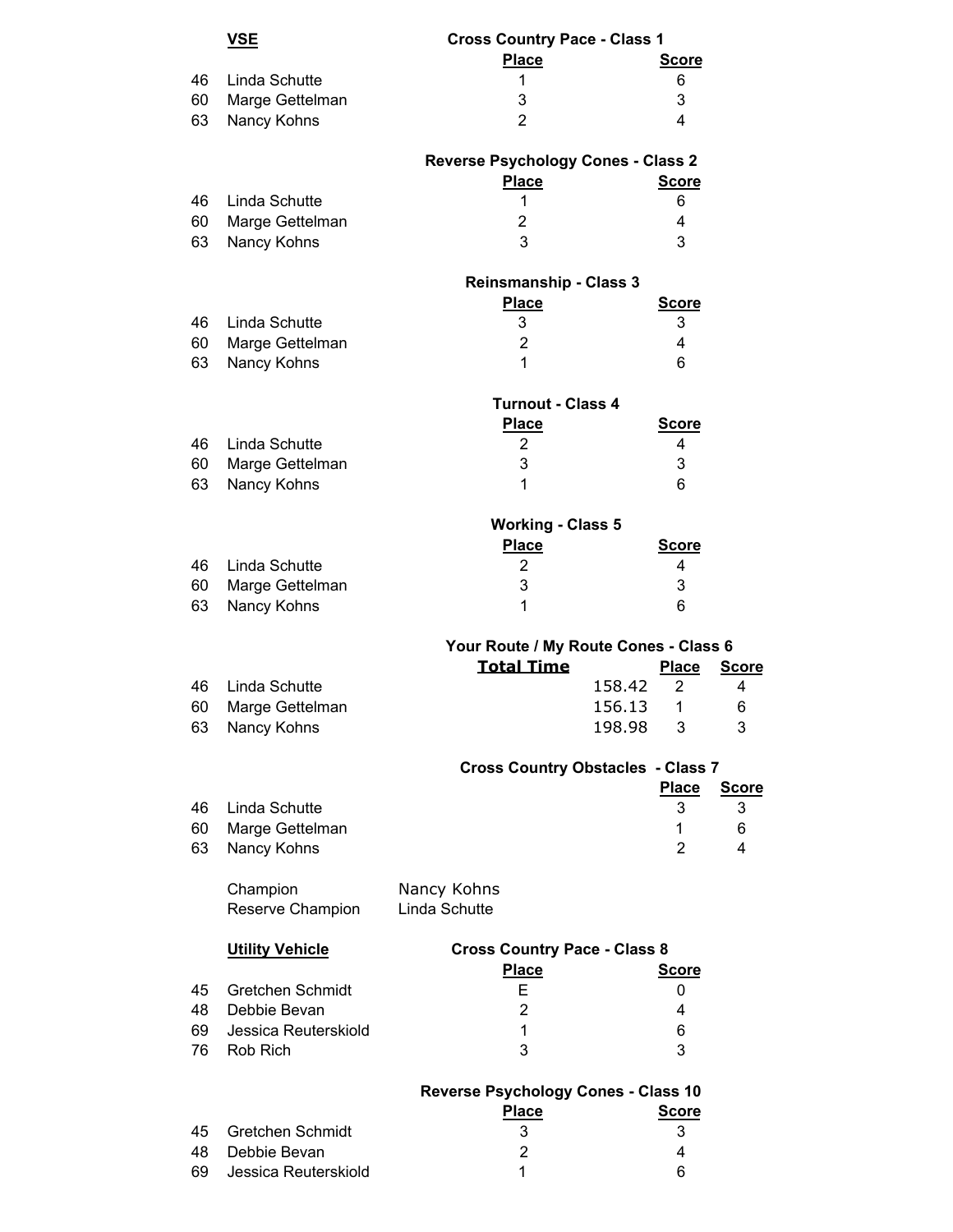|    |                         | <b>Reinsmanship - Class 9</b>              |                        |              |
|----|-------------------------|--------------------------------------------|------------------------|--------------|
|    |                         | <b>Place</b>                               | <b>Score</b>           |              |
| 45 | <b>Gretchen Schmidt</b> | 3                                          | 3                      |              |
| 48 | Debbie Bevan            | $\mathbf 1$                                | 6                      |              |
| 69 | Jessica Reuterskiold    | $\overline{2}$                             | 4                      |              |
|    |                         |                                            |                        |              |
|    |                         | <b>Turnout - Class 11</b>                  |                        |              |
|    |                         |                                            |                        |              |
|    |                         | <b>Place</b>                               | <b>Score</b>           |              |
| 45 | <b>Gretchen Schmidt</b> | $\overline{2}$                             | 4                      |              |
| 48 | Debbie Bevan            | 3                                          | 3                      |              |
| 69 | Jessica Reuterskiold    | 1                                          | 6                      |              |
| 76 | Rob Rich                | 4                                          | $\overline{2}$         |              |
|    |                         |                                            |                        |              |
|    |                         | <b>Working - Class 12</b>                  |                        |              |
|    |                         | <b>Place</b>                               | <b>Score</b>           |              |
| 45 | <b>Gretchen Schmidt</b> | $\overline{2}$                             | 4                      |              |
| 48 | Debbie Bevan            | Not Driving                                |                        |              |
| 69 | Jessica Reuterskiold    | 1                                          | 6                      |              |
| 76 | Rob Rich                | 3                                          | 3                      |              |
|    |                         |                                            |                        |              |
|    |                         |                                            |                        |              |
|    |                         | Your Route / My Route Cones - Class 13     |                        |              |
|    |                         | <b>Total Time</b>                          | <b>Place</b>           | <b>Score</b> |
| 45 | <b>Gretchen Schmidt</b> |                                            | 222.34<br>3            | 3            |
| 48 | Debbie Bevan            |                                            | 172.57<br>$2 -$        | 4            |
| 69 | Jessica Reuterskiold    |                                            | 159.03<br>$\mathbf{1}$ | 6            |
|    |                         |                                            |                        |              |
|    |                         | <b>Cross Country Obstacles - Class 14</b>  |                        |              |
|    |                         |                                            | <b>Place</b>           | <b>Score</b> |
|    |                         |                                            | 3                      | 3            |
|    |                         |                                            | 1                      | 6            |
|    |                         |                                            | $\overline{2}$         | 4            |
|    |                         | Jessica Reuterskiold                       |                        |              |
|    | Champion                |                                            |                        |              |
|    | Reserve Champion        | Debbie Bevan                               |                        |              |
|    |                         |                                            |                        |              |
|    | <b>Large Pony</b>       | <b>Cross Country Pace - Class 15</b>       |                        |              |
|    |                         | <b>Place</b>                               | <b>Score</b>           |              |
| 54 | Rudy Knutson            | Е                                          | 0                      |              |
| 59 | Vicki Nelson Bodoh      | Not Driving                                | 0                      |              |
| 64 | <b>Trisha Thiede</b>    | 2                                          | 4                      |              |
| 81 | <b>Sharon Makurat</b>   | 1                                          | 6                      |              |
|    |                         |                                            |                        |              |
|    |                         | <b>Reverse Psychology Cones - Class 16</b> |                        |              |
|    |                         | <b>Place</b>                               | <b>Score</b>           |              |
| 54 | Rudy Knutson            | 3                                          | 3                      |              |
|    | Vicki Nelson Bodoh      |                                            |                        |              |
| 59 |                         |                                            | 0                      |              |
| 64 | <b>Trisha Thiede</b>    | $\overline{2}$                             | 4                      |              |
| 81 | Sharon Makurat          | 1                                          | 6                      |              |
|    |                         |                                            |                        |              |
|    |                         | <b>Reinsmanship - Class 17</b>             |                        |              |
|    |                         | <b>Place</b>                               | <b>Score</b>           |              |
| 54 | Rudy Knutson            | 3                                          | 3                      |              |
| 59 | Vicki Nelson Bodoh      | 1                                          | 6                      |              |
| 64 | <b>Trisha Thiede</b>    | $\overline{2}$                             | 4                      |              |
| 81 | Sharon Makurat          | $\overline{4}$                             | $\overline{2}$         |              |
|    |                         |                                            |                        |              |
|    |                         | <b>Turnout - Class 18</b>                  |                        |              |
|    |                         |                                            |                        |              |
|    |                         |                                            |                        |              |
| 54 | Rudy Knutson            | <b>Place</b><br>4                          | <b>Score</b><br>2      |              |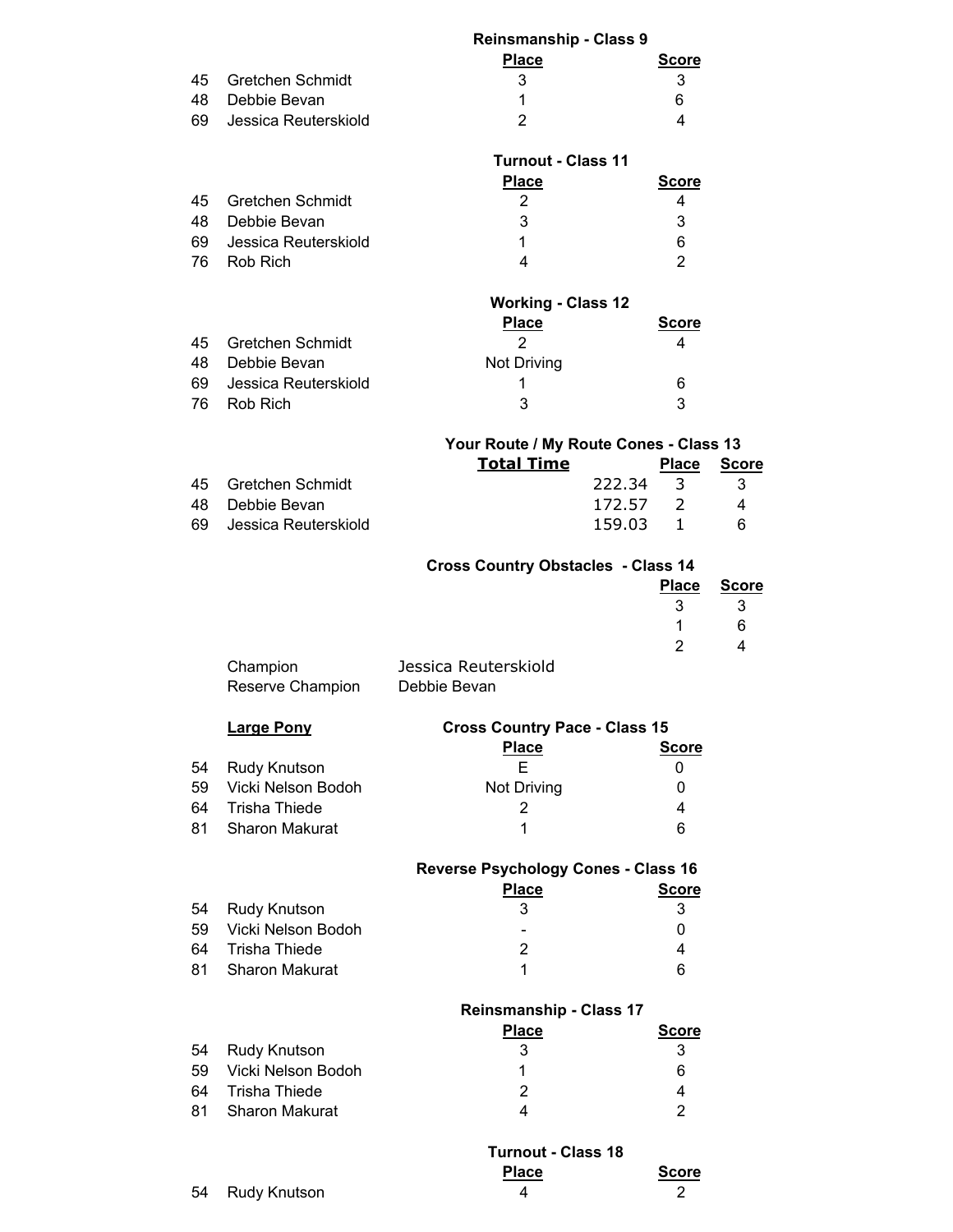| 59 Vicki Nelson Bodoh |  |
|-----------------------|--|
| 64 Trisha Thiede      |  |
| 81 Sharon Makurat     |  |

|                       | <b>Working - Class 19</b> |              |  |
|-----------------------|---------------------------|--------------|--|
|                       | <b>Place</b>              | <b>Score</b> |  |
| 54 Rudy Knutson       | 2                         |              |  |
| 59 Vicki Nelson Bodoh |                           | 6            |  |
| 64 Trisha Thiede      | 4                         |              |  |
| 81 Sharon Makurat     | ર                         |              |  |

|                       | Your Route / My Route Cones - Class 20 |          |              |              |
|-----------------------|----------------------------------------|----------|--------------|--------------|
|                       | <b>Total Time</b>                      |          | <b>Place</b> | <b>Score</b> |
| 54 Rudy Knutson       |                                        | 172.51 1 |              | -6           |
| 59 Vicki Nelson Bodoh |                                        |          | Not Drivin   | - 0          |
| 64 Trisha Thiede      |                                        | 175.25 2 |              | 4            |
| 81 Sharon Makurat     |                                        |          |              |              |

|     |                    | <b>Cross Country Obstacles - Class 21</b> |              |
|-----|--------------------|-------------------------------------------|--------------|
|     |                    | <b>Place</b>                              | <b>Score</b> |
| 54  | Rudy Knutson       |                                           | հ            |
| 59  | Vicki Nelson Bodoh | Not Drivin                                | - 0          |
| 64  | Trisha Thiede      | 3                                         | 3            |
| -81 | Sharon Makurat     |                                           |              |

| Champion         | Rudy Knutson          |
|------------------|-----------------------|
| Reserve Champion | <b>Sharon Makurat</b> |

|    | <b>Open Horse</b>     | <b>Cross Country Pace - Class 22</b> |              |
|----|-----------------------|--------------------------------------|--------------|
|    |                       | <b>Place</b>                         | <b>Score</b> |
| 49 | Dave Dunn             | 3                                    | 3            |
|    | 52 Dr. Jerry Rozeboom |                                      | 6            |
|    | 53 Sheri Haviza       | F                                    | 0            |
|    | 55 Debra Moll-Sauer   | 2                                    | 4            |
|    | 56 Kirby Metoxen      | 5                                    |              |
|    | 65 Mary Beth Weber    | 6                                    |              |
|    | 72 Anita Alden        |                                      | າ            |

|  | <b>Reverse Psychology Cones - Class 23</b> |  |  |  |
|--|--------------------------------------------|--|--|--|
|--|--------------------------------------------|--|--|--|

|    |                       | <b>Place</b> | Score |
|----|-----------------------|--------------|-------|
| 49 | Dave Dunn             | 5            |       |
|    | 52 Dr. Jerry Rozeboom | 2            |       |
|    | 53 Sheri Haviza       | F            |       |
|    | 55 Debra Moll-Sauer   | 1            | 6     |
|    | 56 Kirby Metoxen      | 6            |       |
|    | 65 Mary Beth Weber    | 3            | 3     |
|    | 72 Anita Alden        |              |       |
|    |                       |              |       |

|    |                       | <b>Super Reinsmanship - Class 24</b> |              |
|----|-----------------------|--------------------------------------|--------------|
|    |                       | <b>Place</b>                         | <b>Score</b> |
| 49 | Dave Dunn             | 4                                    | 2            |
|    | 52 Dr. Jerry Rozeboom | 3                                    | 3            |
| 53 | Sheri Haviza          | 5                                    |              |
|    | 55 Debra Moll-Sauer   |                                      | 6            |
|    | 56 Kirby Metoxen      | 2                                    | 4            |
|    | 65 Mary Beth Weber    |                                      | 0            |
|    | 72 Anita Alden        |                                      |              |
|    |                       |                                      |              |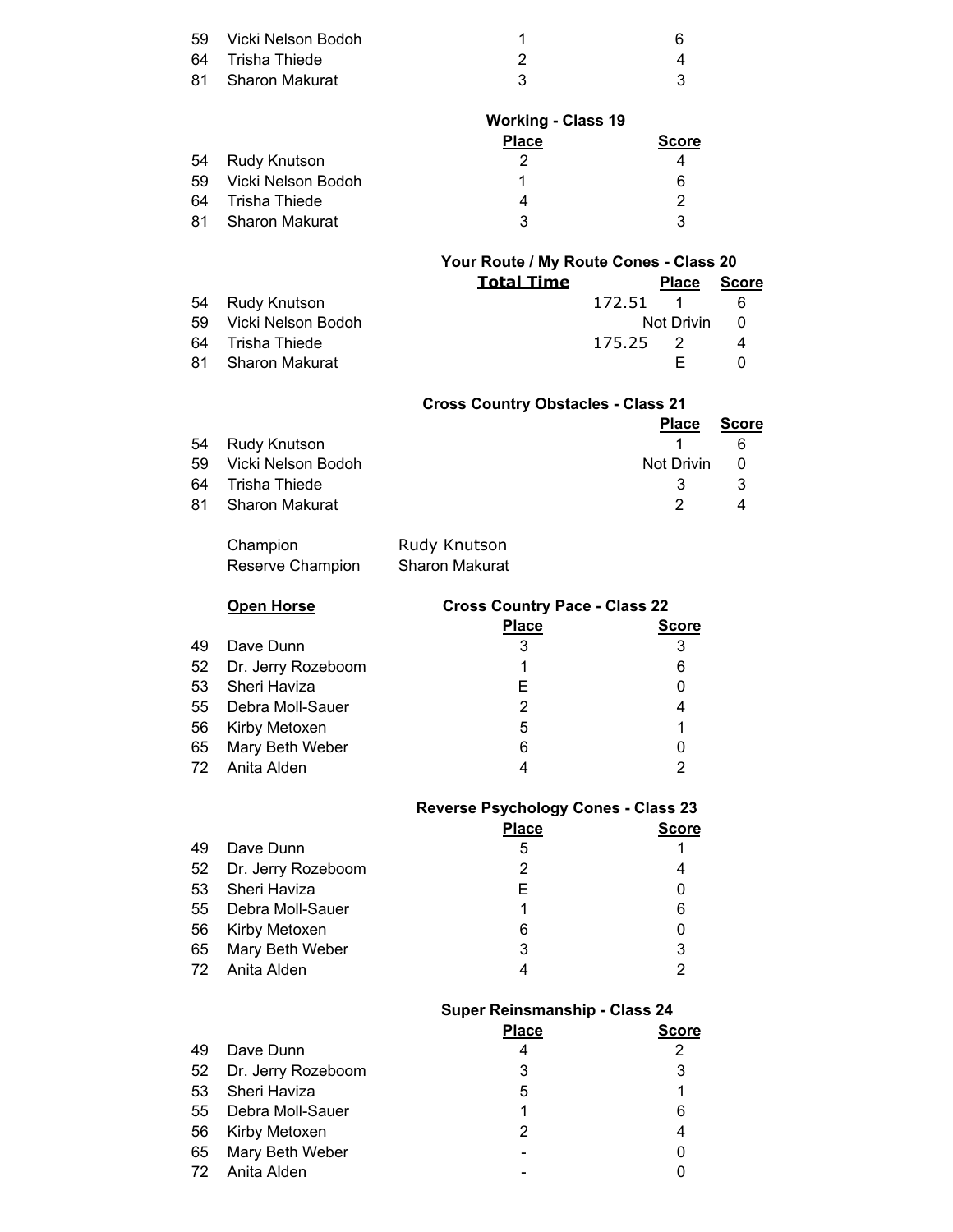|    |                       | <b>Turnout - Class 25</b> |       |  |
|----|-----------------------|---------------------------|-------|--|
|    |                       | <b>Place</b>              | Score |  |
| 49 | Dave Dunn             |                           | 6     |  |
|    | 52 Dr. Jerry Rozeboom | 3                         | 3     |  |
|    | 53 Sheri Haviza       |                           |       |  |
|    | 55 Debra Moll-Sauer   | 4                         | 2     |  |
|    | 56 Kirby Metoxen      | 2                         | 4     |  |
|    | 65 Mary Beth Weber    |                           |       |  |
|    | 72 Anita Alden        | 5                         |       |  |
|    |                       |                           |       |  |

|    |                       | <b>Working - Class 26</b> |                |
|----|-----------------------|---------------------------|----------------|
|    |                       | <b>Place</b>              | <b>Score</b>   |
| 49 | Dave Dunn             | 2                         | 4              |
|    | 52 Dr. Jerry Rozeboom |                           | 6              |
| 53 | Sheri Haviza          | 6                         | 0              |
|    | 55 Debra Moll-Sauer   | 3                         | 3              |
| 56 | Kirby Metoxen         | 4                         | $\overline{2}$ |
|    | 65 Mary Beth Weber    | 5                         |                |
|    | 72 Anita Alden        |                           |                |

### **Your Route / My Route Cones - Class 27**

|    |                       | <b>Total Time</b> |        | <b>Place</b> | <b>Score</b> |
|----|-----------------------|-------------------|--------|--------------|--------------|
| 49 | Dave Dunn             |                   | 159.6  | 2            | 4            |
|    | 52 Dr. Jerry Rozeboom |                   | 151.94 | 1            | 6            |
| 53 | Sheri Haviza          |                   | 169.32 | -3           | 3            |
| 55 | Debra Moll-Sauer      |                   | 175.72 | 6            | 0            |
| 56 | Kirby Metoxen         |                   | 215.16 |              | 0            |
| 65 | Mary Beth Weber       |                   | 172.7  | 5            | 1            |
|    | 72 Anita Alden        |                   | 170.61 |              | 2            |
|    |                       |                   |        |              |              |

### **Cross Country Obstacles - Class 28**

| 49 | Dave Dunn             |                 | <b>Place</b> | <b>Score</b> |
|----|-----------------------|-----------------|--------------|--------------|
|    | 52 Dr. Jerry Rozeboom |                 |              | 6            |
| 53 | Sheri Haviza          |                 | 4            | 2            |
| 55 | Debra Moll-Sauer      |                 | 6            | 0            |
| 56 | Kirby Metoxen         |                 | 5            | 1            |
| 65 | Mary Beth Weber       |                 | 3            | 3            |
|    | 72 Anita Alden        |                 | 2            | 4            |
|    |                       |                 |              |              |
|    | Champion              | Jorry Dozonhoom |              |              |

Champion Jerry Rozenboom Reserve Champion Dave Dunn

| <b>Novice Horse/Pony</b> | <b>Cross Country Pace - Class 29</b> |              |  |
|--------------------------|--------------------------------------|--------------|--|
|                          | <b>Place</b>                         | <b>Score</b> |  |
| 47 Dr. Ann McCombs       |                                      |              |  |
| 51 Susan Schrage         |                                      | 6            |  |
| 80 Laurie Schaefgen      | Not Driving                          |              |  |

|                     | <b>Reverse Psychology Cones - Class 31</b> |              |
|---------------------|--------------------------------------------|--------------|
|                     | <b>Place</b>                               | <b>Score</b> |
| 47 Dr. Ann McCombs  |                                            | 6            |
| 51 Susan Schrage    |                                            |              |
| 80 Laurie Schaefgen | 3                                          |              |

|    |                 | <b>Reinsmanship - Class 30</b> |              |
|----|-----------------|--------------------------------|--------------|
|    |                 | <b>Place</b>                   | <b>Score</b> |
| 47 | Dr. Ann McCombs |                                |              |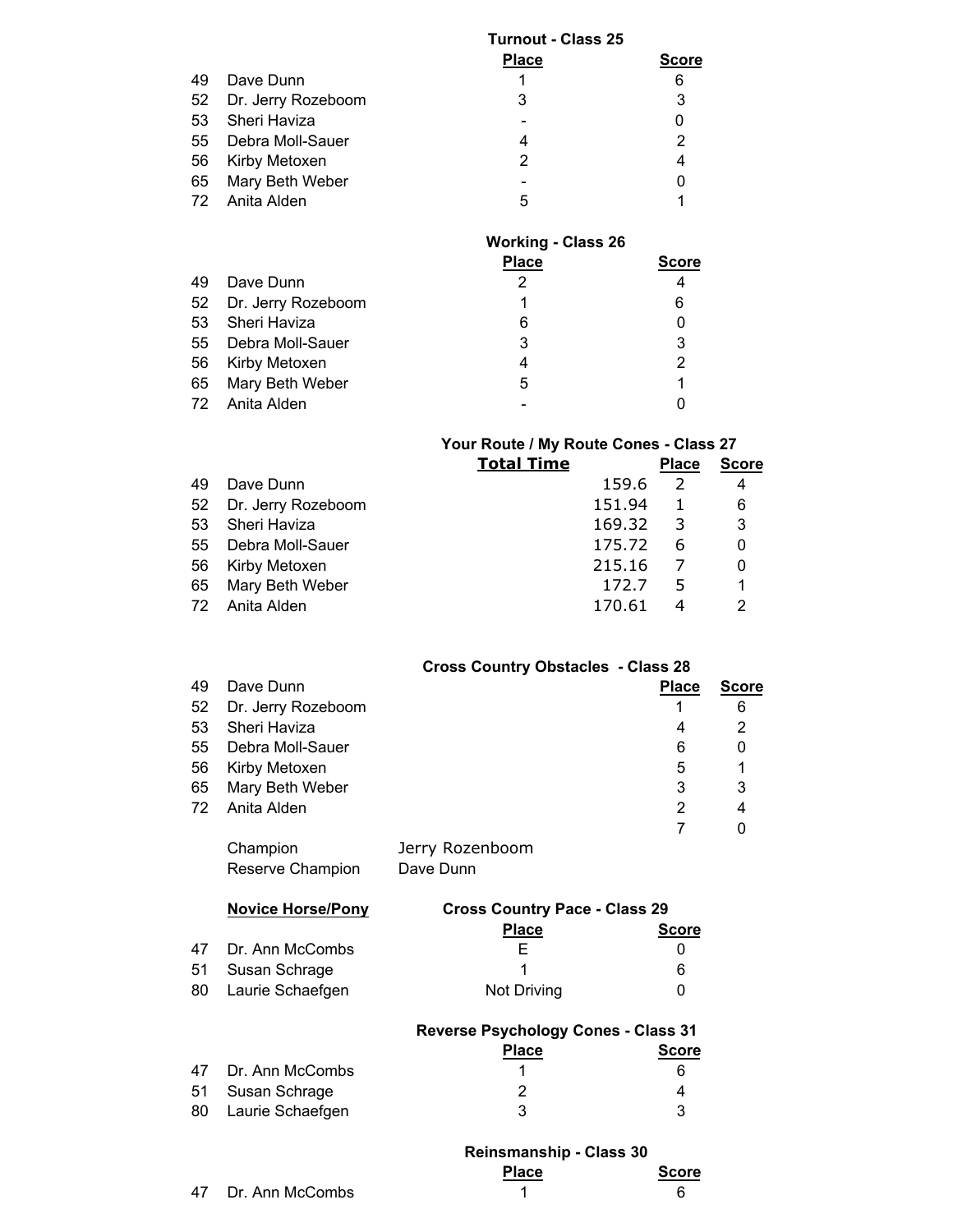| 51 Susan Schrage    |  |
|---------------------|--|
| 80 Laurie Schaefgen |  |

|    |                    | <b>Turnout - Class 32</b> |              |
|----|--------------------|---------------------------|--------------|
|    |                    | <b>Place</b>              | <b>Score</b> |
|    | 47 Dr. Ann McCombs | 2                         | 4            |
| 51 | Susan Schrage      |                           | 6            |
| 80 | Laurie Schaefgen   | Not Driving               |              |
|    |                    | <b>Working - Class 33</b> |              |
|    |                    | <b>Place</b>              | <b>Score</b> |
| 17 | $Dr$ Ann McCombo   |                           | ີ            |

| 47 Dr. Ann McCombs<br>51 Susan Schrage<br>80 Laurie Schaefgen |  |
|---------------------------------------------------------------|--|

## **Your Route / My Route Cones - Class 34**

|                     | <b>Total Time</b> |          | Place | Score |
|---------------------|-------------------|----------|-------|-------|
| 47 Dr. Ann McCombs  |                   |          |       |       |
| 51 Susan Schrage    |                   | 205.06 2 |       | 4     |
| 80 Laurie Schaefgen |                   | 202.79 1 |       | 6     |

## **Cross Country Obstacles - Class 35**

|                     | <b>Place</b> | <b>Score</b> |
|---------------------|--------------|--------------|
| 47 Dr. Ann McCombs  |              |              |
| 51 Susan Schrage    |              |              |
| 80 Laurie Schaefgen | - 3-         | - 3-         |
|                     |              |              |

| Champion         | Dr Ann McCombs |
|------------------|----------------|
| Reserve Champion | Susan Schrage  |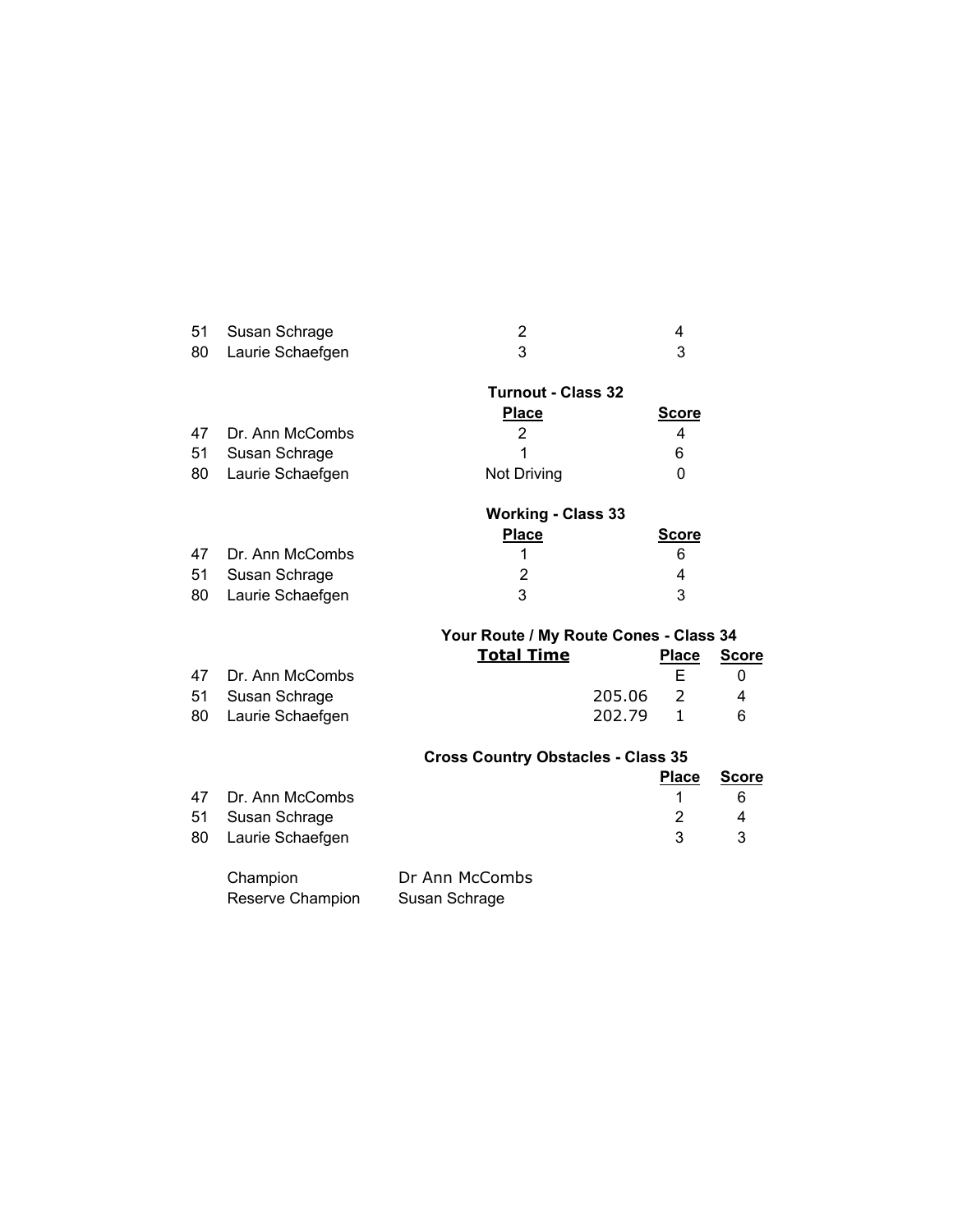|    | <b>Novice Driver</b> | <b>Cross Country Pace - Class 36</b>       |        |              |              |
|----|----------------------|--------------------------------------------|--------|--------------|--------------|
|    |                      | <b>Place</b>                               |        | <b>Score</b> |              |
| 61 | Meridee Sand         | 1                                          |        | 6            |              |
| 66 | Jennifer Peterson    | 3                                          |        | 3            |              |
| 75 | Karen Hanson         | $\overline{2}$                             |        | 4            |              |
|    |                      | <b>Reverse Psychology Cones - Class 38</b> |        |              |              |
|    |                      | <b>Place</b>                               |        | <b>Score</b> |              |
| 61 | Meridee Sand         | 1                                          |        | 6            |              |
| 66 | Jennifer Peterson    | 3                                          |        | 3            |              |
| 75 | Karen Hanson         | $\overline{2}$                             |        | 4            |              |
|    |                      | <b>Reinsmanship - Class 37</b>             |        |              |              |
|    |                      | <b>Place</b>                               |        | <b>Score</b> |              |
| 61 | Meridee Sand         | 1                                          |        | 6            |              |
| 66 | Jennifer Peterson    | $\overline{2}$                             |        | 4            |              |
| 75 | Karen Hanson         | 3                                          |        | 3            |              |
|    |                      | <b>Turnout - Class 39</b>                  |        |              |              |
|    |                      | <b>Place</b>                               |        | <b>Score</b> |              |
| 61 | Meridee Sand         | 2                                          |        | 4            |              |
| 66 | Jennifer Peterson    | $\mathbf{1}$                               |        | 6            |              |
| 75 | Karen Hanson         | 3                                          |        | 3            |              |
|    |                      | <b>Working - Class 40</b>                  |        |              |              |
|    |                      | <b>Place</b>                               |        | <b>Score</b> |              |
|    | 61 Meridee Sand      | 2                                          |        | 4            |              |
| 66 | Jennifer Peterson    | 1                                          |        | 6            |              |
| 75 | Karen Hanson         | 3                                          |        | 3            |              |
|    |                      |                                            |        |              |              |
|    |                      | Your Route / My Route Cones - Class 41     |        |              |              |
|    |                      | <b>Total Time</b>                          |        | <b>Place</b> | <b>Score</b> |
| 61 | Meridee Sand         |                                            | 189.99 | 2            | 4            |
| 66 | Jennifer Peterson    |                                            |        | E            | 0            |
| 75 | Karen Hanson         |                                            | 171.78 | $\mathbf{1}$ | 6            |
|    |                      | <b>Cross Country Obstacles - Class 42</b>  |        |              |              |
|    |                      |                                            |        | <b>Place</b> | <b>Score</b> |
| 61 | Meridee Sand         |                                            |        | 1            | 6            |
| 66 | Jennifer Peterson    |                                            |        | 3            | 3            |
| 75 | Karen Hanson         |                                            |        | 2            | 4            |
|    | Champion             | Meridee Sand                               |        |              |              |
|    | Reserve Champion     | Jennifer Peterson                          |        |              |              |
|    | <b>Multiples</b>     | <b>Cross Country Pace - Class 43</b>       |        |              |              |
|    |                      | <b>Place</b>                               |        | <b>Score</b> |              |
| 74 | Dan Peterson         | 2                                          |        | 4            |              |
|    | 79-A Joe Yoder       | 1                                          |        | 6            |              |
|    |                      | <b>Reverse Psychology Cones - Class 45</b> |        |              |              |
|    |                      | <b>Place</b>                               |        | <b>Score</b> |              |
| 74 | Dan Peterson         | 2                                          |        | 4            |              |
|    | 79-A Joe Yoder       | 1                                          |        | 6            |              |
|    |                      | <b>Reinsmanship - Class 44</b>             |        |              |              |
|    |                      | <b>Place</b>                               |        | <b>Score</b> |              |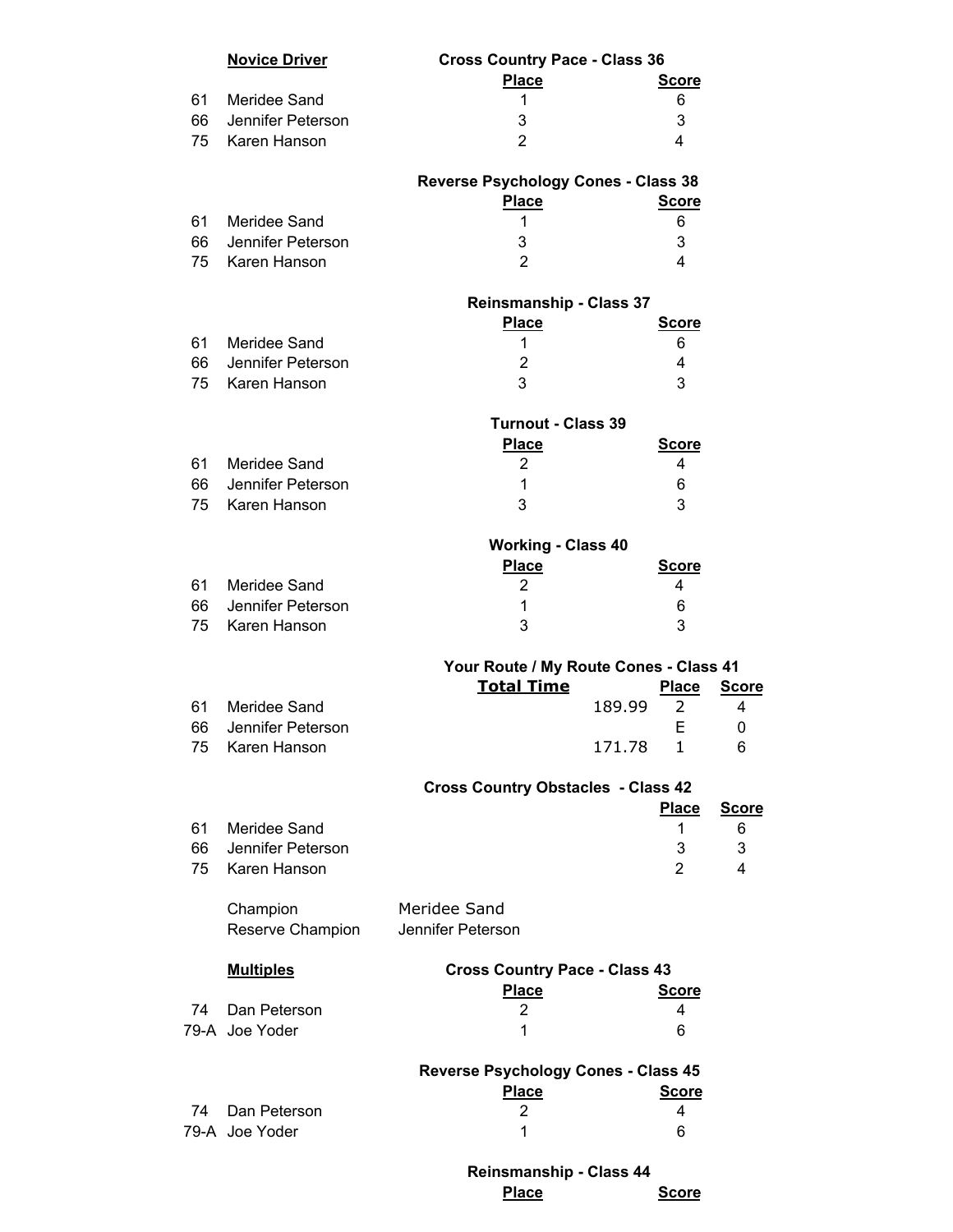| 74       | Dan Peterson                               | $\overline{2}$                                              |        | 4                 |              |
|----------|--------------------------------------------|-------------------------------------------------------------|--------|-------------------|--------------|
|          | 79-A Joe Yoder                             | 1                                                           |        | 6                 |              |
|          |                                            | <b>Turnout - Class 46</b>                                   |        |                   |              |
|          |                                            | <b>Place</b>                                                |        | <b>Score</b>      |              |
| 74       | Dan Peterson                               | $\overline{c}$                                              |        | 4                 |              |
|          | 79-A Herb Kohler                           | 1                                                           |        | 6                 |              |
|          |                                            |                                                             |        |                   |              |
|          |                                            | <b>Working - Class 47</b><br><b>Place</b>                   |        | <b>Score</b>      |              |
| 74       | Dan Peterson                               | 2                                                           |        | 4                 |              |
|          | 79-A Herb Kohler                           | 1                                                           |        | 6                 |              |
|          |                                            |                                                             |        |                   |              |
|          |                                            | Your Route / My Route Cones - Class 48<br><b>Total Time</b> |        | <b>Place</b>      | <b>Score</b> |
| 74       | Dan Peterson                               |                                                             | 202.97 | 1                 | 6            |
|          | 79-A Joe Yoder                             |                                                             | 211.01 | $\mathcal{P}$     | 4            |
|          |                                            |                                                             |        |                   |              |
|          |                                            | <b>Cross Country Obstacles - Class 49</b>                   |        | <b>Place</b>      | <b>Score</b> |
| 74       | Dan Peterson                               |                                                             |        | 1                 | 6            |
|          | 79-A Joe Yoder                             |                                                             |        | 2                 | 4            |
|          |                                            |                                                             |        |                   |              |
|          | Champion<br>Reserve Champion               | Dan Peterson<br>Herb Kohler/Joe Yoder                       |        |                   |              |
|          |                                            |                                                             |        |                   |              |
|          | <b>Junior</b>                              | <b>Cross Country Pace - Class 50</b>                        |        |                   |              |
|          |                                            | <b>Place</b>                                                |        | <b>Score</b>      |              |
| 58<br>71 | <b>Riley Schoenecke</b>                    | 4                                                           |        | 2<br>3            |              |
| 77       | <b>Rachel Utke</b><br><b>Beth Dahlberg</b> | 3<br>$\mathbf{1}$                                           |        | 6                 |              |
| 78       | Luke Dahlberg                              | $\overline{2}$                                              |        | 4                 |              |
| 82       | Allondra Woods                             | 5                                                           |        | 1                 |              |
|          |                                            |                                                             |        |                   |              |
|          |                                            | Reverse Psychology Cones - Class 52<br><b>Place</b>         |        | <b>Score</b>      |              |
| 58       | <b>Riley Schoenecke</b>                    | 4                                                           |        | $\overline{2}$    |              |
| 71       | <b>Rachel Utke</b>                         | 5                                                           |        | $\mathbf 1$       |              |
| 77       | <b>Beth Dahlberg</b>                       | $\overline{2}$                                              |        | 4                 |              |
| 78       | Luke Dahlberg                              | 1                                                           |        | 6                 |              |
| 82       | Allondra Woods                             | 3                                                           |        | 3                 |              |
|          |                                            | <b>Reinsmanship - Class 51</b>                              |        |                   |              |
|          |                                            | <b>Place</b>                                                |        | <b>Score</b>      |              |
| 58       | <b>Riley Schoenecke</b>                    | $\overline{2}$                                              |        | 4                 |              |
| 71       | <b>Rachel Utke</b>                         | 4                                                           |        | $\overline{2}$    |              |
| 77<br>78 | <b>Beth Dahlberg</b><br>Luke Dahlberg      | 1<br>3                                                      |        | $\,6$<br>3        |              |
| 82       | Allondra Woods                             |                                                             |        | 0                 |              |
|          |                                            |                                                             |        |                   |              |
|          |                                            | <b>Turnout - Class 53</b>                                   |        |                   |              |
| 58       | <b>Riley Schoenecke</b>                    | <b>Place</b><br>3                                           |        | <b>Score</b><br>3 |              |
| 71       | <b>Rachel Utke</b>                         |                                                             |        | 0                 |              |
| 77       | <b>Beth Dahlberg</b>                       | 1                                                           |        | 6                 |              |
| 78       | Luke Dahlberg                              | $\overline{2}$                                              |        | 4                 |              |
| 82       | Allondra Woods                             |                                                             |        | 0                 |              |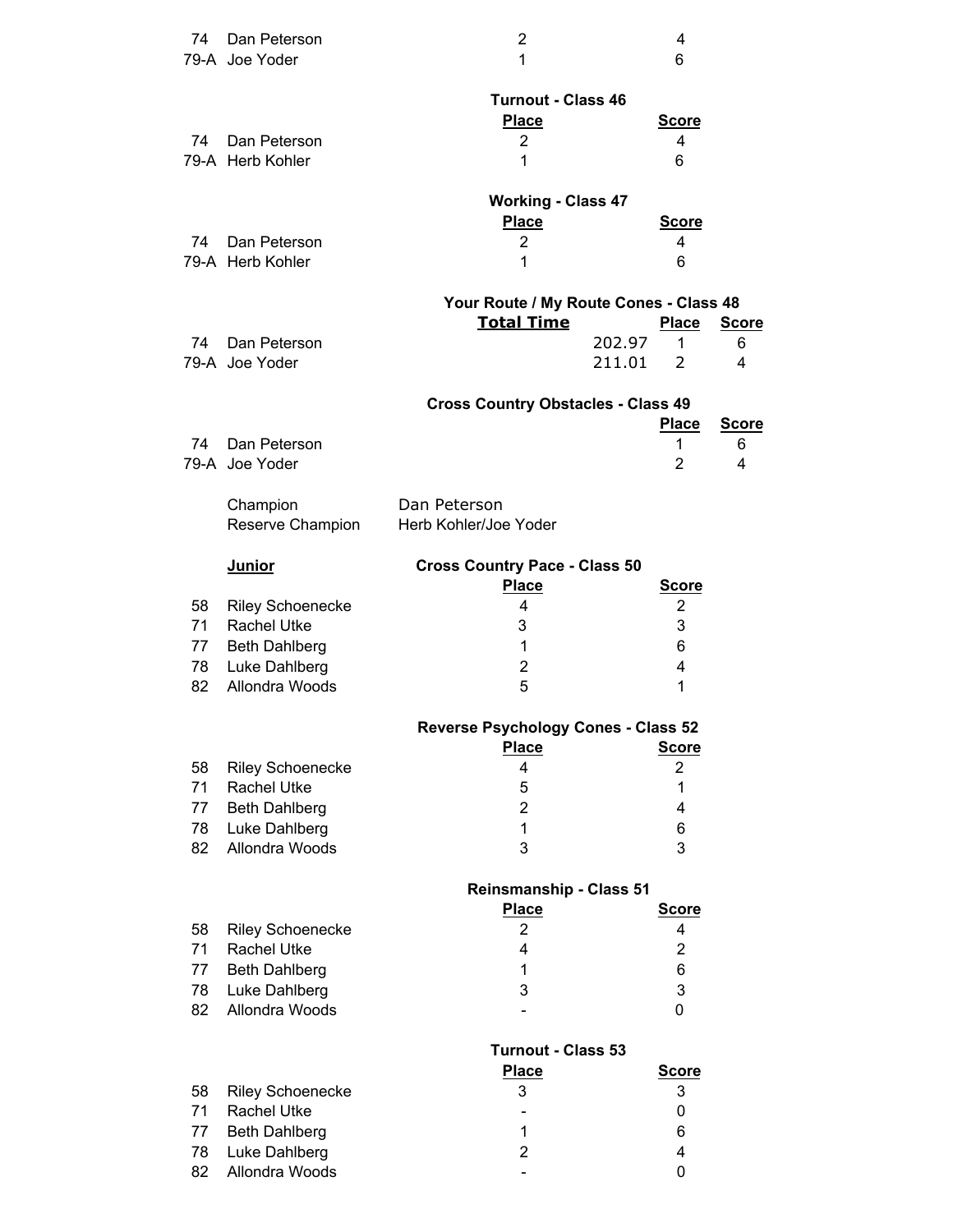|    |                              | <b>Working - Class 54</b>                  |                |                |
|----|------------------------------|--------------------------------------------|----------------|----------------|
|    |                              | <b>Place</b>                               | <b>Score</b>   |                |
| 58 | <b>Riley Schoenecke</b>      | 3                                          | 3              |                |
| 71 | <b>Rachel Utke</b>           | 4                                          | $\overline{2}$ |                |
| 77 | <b>Beth Dahlberg</b>         | $\overline{2}$                             | 4              |                |
|    |                              |                                            |                |                |
| 78 | Luke Dahlberg                | $\mathbf{1}$                               | 6              |                |
| 82 | Allondra Woods               |                                            | 0              |                |
|    |                              | Your Route / My Route Cones - Class 55     |                |                |
|    |                              | <b>Total Time</b>                          | <b>Place</b>   | <b>Score</b>   |
| 58 | <b>Riley Schoenecke</b>      |                                            | E              | 0              |
| 71 | <b>Rachel Utke</b>           | 177.41                                     | 2              | 4              |
| 77 | <b>Beth Dahlberg</b>         |                                            | E              | 0              |
| 78 | Luke Dahlberg                | 137.2                                      | 1              | 6              |
| 82 | Allondra Woods               |                                            | E              | 0              |
|    |                              |                                            |                |                |
|    |                              | <b>Cross Country Obstacles - Class 56</b>  |                |                |
|    |                              |                                            | <b>Place</b>   | <b>Score</b>   |
| 58 | <b>Riley Schoenecke</b>      |                                            | 5              | 1              |
| 71 | <b>Rachel Utke</b>           |                                            | $\mathbf 1$    | 6              |
| 77 | <b>Beth Dahlberg</b>         |                                            | 3              | 3              |
| 78 | Luke Dahlberg                |                                            | $\overline{2}$ | 4              |
| 82 | Allondra Woods               |                                            | 4              | $\overline{2}$ |
|    |                              |                                            |                |                |
|    | Champion                     | Luke Dahlberg                              |                |                |
|    |                              |                                            |                |                |
|    | Reserve Champion             | <b>Beth Dahlberg</b>                       |                |                |
|    |                              |                                            |                |                |
|    | <b>Small Pony</b>            | <b>Cross Country Pace - Class 61</b>       |                |                |
|    |                              | <b>Place</b>                               | <b>Score</b>   |                |
| 50 | Kotti Hagen                  | Е                                          | 0              |                |
| 62 | <b>Chelsie Kohns-Sievers</b> | 3                                          | 3              |                |
| 67 | <b>Candis Hankins</b>        | $\overline{2}$                             | 4              |                |
| 70 | <b>Terry Hooten</b>          | 1                                          | 6              |                |
| 73 | Linda Fraunhofer             |                                            | 0              |                |
|    |                              |                                            |                |                |
|    |                              | <b>Reverse Psychology Cones - Class 62</b> |                |                |
|    |                              |                                            |                |                |
|    |                              | <u>Place</u>                               | <u>Score</u>   |                |
| 50 | Kotti Hagen                  | 1                                          | 6              |                |
| 62 | <b>Chelsie Kohns-Sievers</b> | 3                                          | 3              |                |
| 67 | <b>Candis Hankins</b>        | 4                                          | $\overline{2}$ |                |
| 70 | <b>Terry Hooten</b>          | $\overline{2}$                             | 4              |                |
| 73 | Linda Fraunhofer             | 5                                          | 1              |                |
|    |                              |                                            |                |                |
|    |                              | Super Reinsmanship - Class 63              |                |                |
|    |                              | <b>Place</b>                               | <b>Score</b>   |                |
| 50 | Kotti Hagen                  | 1                                          | 6              |                |
| 62 | <b>Chelsie Kohns-Sievers</b> | 5                                          | 1              |                |
| 67 | <b>Candis Hankins</b>        | 4                                          | 2              |                |
|    |                              |                                            |                |                |
| 70 | Terry Hooten                 | $\overline{2}$                             | 4              |                |
| 73 | Linda Fraunhofer             | 3                                          | 3              |                |
|    |                              |                                            |                |                |
|    |                              | <b>Turnout - Class 64</b>                  |                |                |
|    |                              | <b>Place</b>                               | <b>Score</b>   |                |
| 50 | Kotti Hagen                  | 2                                          | 4              |                |
| 62 | <b>Chelsie Kohns-Sievers</b> | 5                                          | 1              |                |
| 67 | <b>Candis Hankins</b>        | 3                                          | 3              |                |
| 70 | Terry Hooten                 | 1                                          | 6              |                |
| 73 | Linda Fraunhofer             | 4                                          | $\overline{2}$ |                |
|    |                              |                                            |                |                |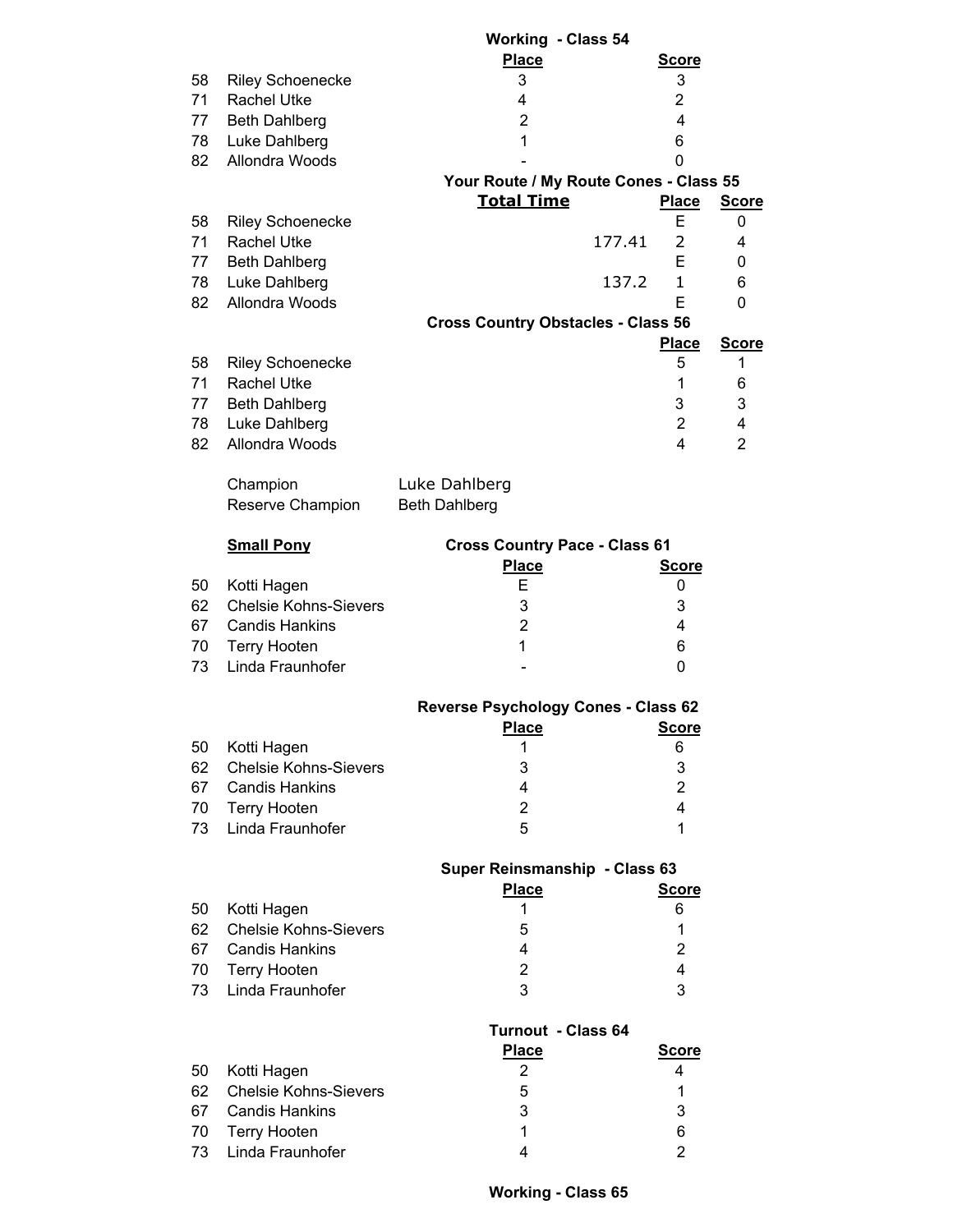|    |                          | Place | Score |
|----|--------------------------|-------|-------|
| 50 | Kotti Hagen              |       | 6     |
|    | 62 Chelsie Kohns-Sievers |       |       |
|    | 67 Candis Hankins        | 5     |       |
|    | 70 Terry Hooten          | 4     |       |
| 73 | Linda Fraunhofer         | 3     | າ     |

|    |                          | Your Route / My Route Cones - Class 66 |        |              |              |
|----|--------------------------|----------------------------------------|--------|--------------|--------------|
|    |                          | <b>Total Time</b>                      |        | <b>Place</b> | <b>Score</b> |
| 50 | Kotti Haqen              |                                        | 153.81 | -3           | 3            |
|    | 62 Chelsie Kohns-Sievers |                                        | 176.58 | $-5$         |              |
|    | 67 Candis Hankins        |                                        | 162.79 | 4            | 2            |
| 70 | Terry Hooten             |                                        | 147.51 |              | 6            |
|    | 73 Linda Fraunhofer      |                                        | 153.78 |              |              |

# **Cross Country Obstacles - Class 67**

|    |                          |              | <b>Place</b> | <b>Score</b> |
|----|--------------------------|--------------|--------------|--------------|
| 50 | Kotti Hagen              |              |              | 4            |
|    | 62 Chelsie Kohns-Sievers |              | 3            |              |
| 67 | Candis Hankins           |              |              | 6            |
|    | 70 Terry Hooten          |              | 5            |              |
|    | 73 Linda Fraunhofer      |              | 4            | 2            |
|    |                          |              |              |              |
|    | Chamnion                 | Kottie Hagen |              |              |

| Champion         | Kottie Hagen        |
|------------------|---------------------|
| Reserve Champion | <b>Terry Hooten</b> |